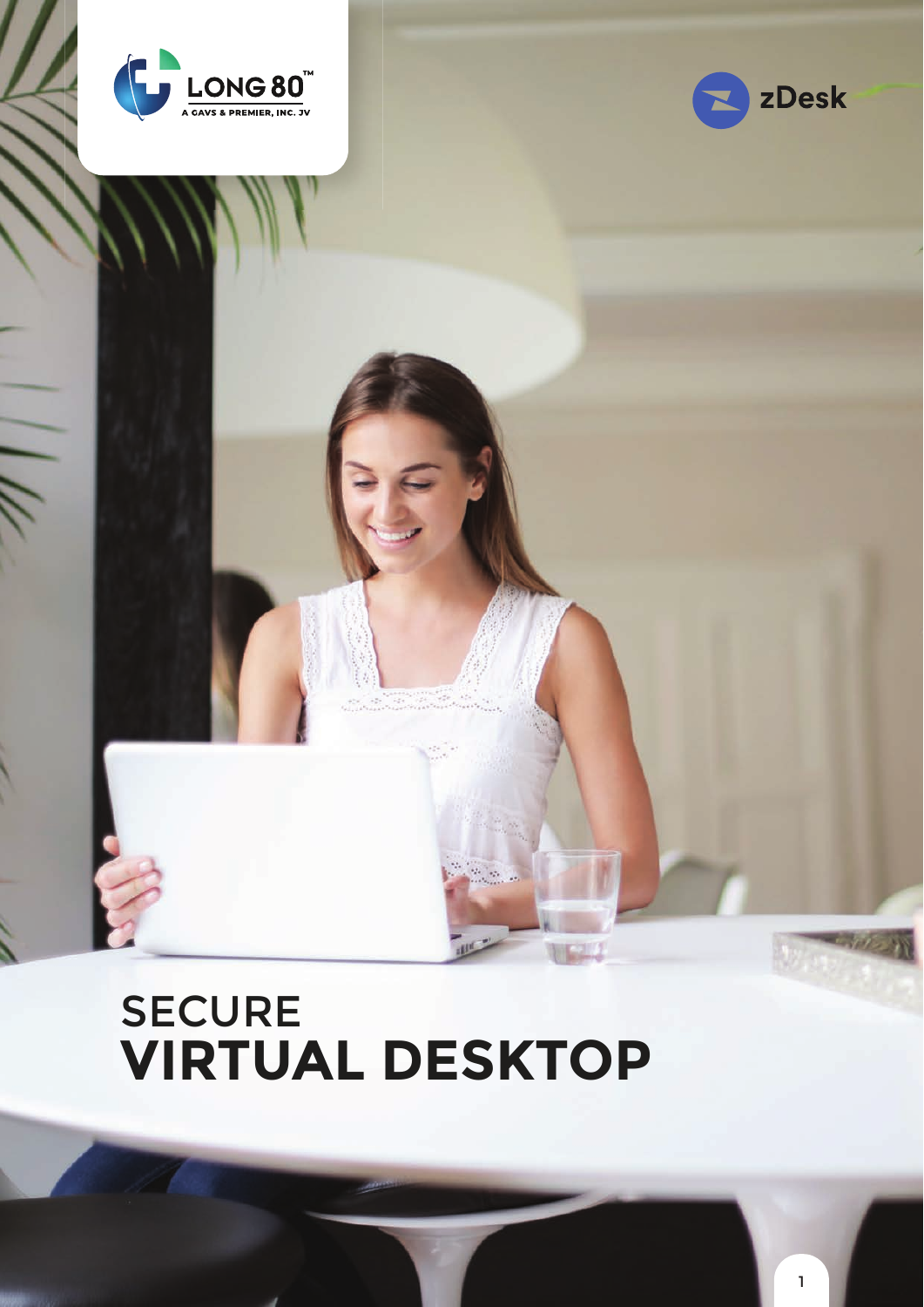### **VIRTUAL DESKTOP INFRASTRUCTURE (VDI) DID YOU KNOW CAN...**







of utility bills

90%

Save



Achieve faster deployment 90%



Save on software licensing costs 40%



















Achieve secured end-points 0%



Achieve data loss n%



Achieve increased productivity - BYOD 90%

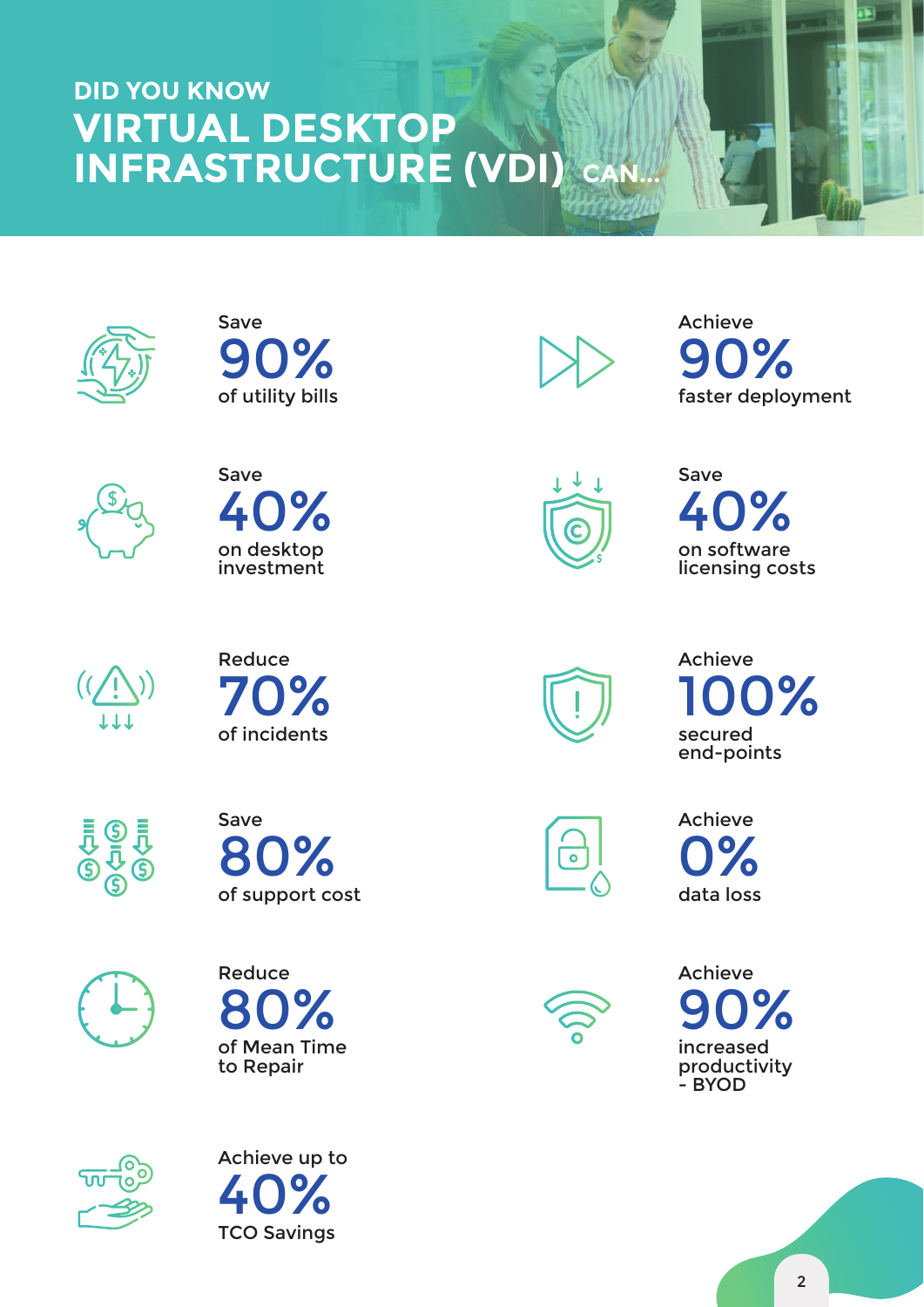# PRODUCT **OVERVIEW**

zDesk combines the benefits of a Virtual Desktop Infrastructure (VDI) solution and Desktop as a Service (DaaS), and can be hosted either on-premise or on the cloud service of your choice. The zDesk stack is a complete, holistic solution that sits on top of "brownfield" customer infrastructure. The zDesk Enterprise Service Bus collects and distributes logs, security threats, user profiles, guests, hardware inventory and KPIs. zDesk provides storage optimization, including compression and deduplication, which reduces storage costs and upkeep. Persistent storage is in the form of local disks and replicated databases.

Additional services such as brokering and monitoring, help ease the process of delivering the desktop to the end user, and reduce incidents.



Provide robust security and healthcare compliance for remote access.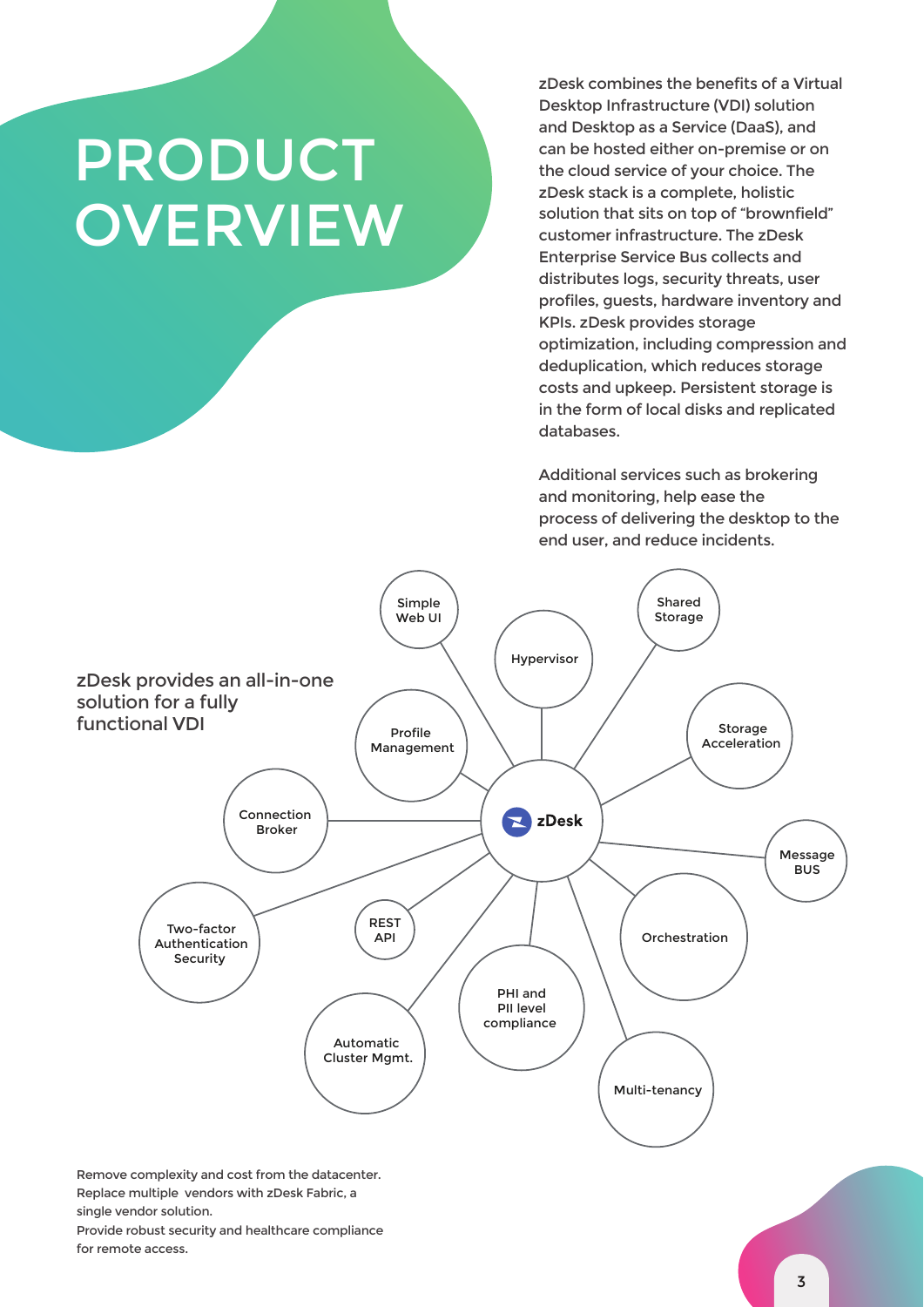# **OUTCOMES**







Highly scalable architecture



Improved IOPS using accelerated SDS technology



Optimum performance of flash, graphics, network & compute



Simplicity of hyper convergence & software defined technologies



Managed Service

zDesk delivers cutting edge technology out of the box, with *a Best TCO* guarantee, as compared to other VDI/ DaaS vendors in the market. Flexible financing & pricing model.

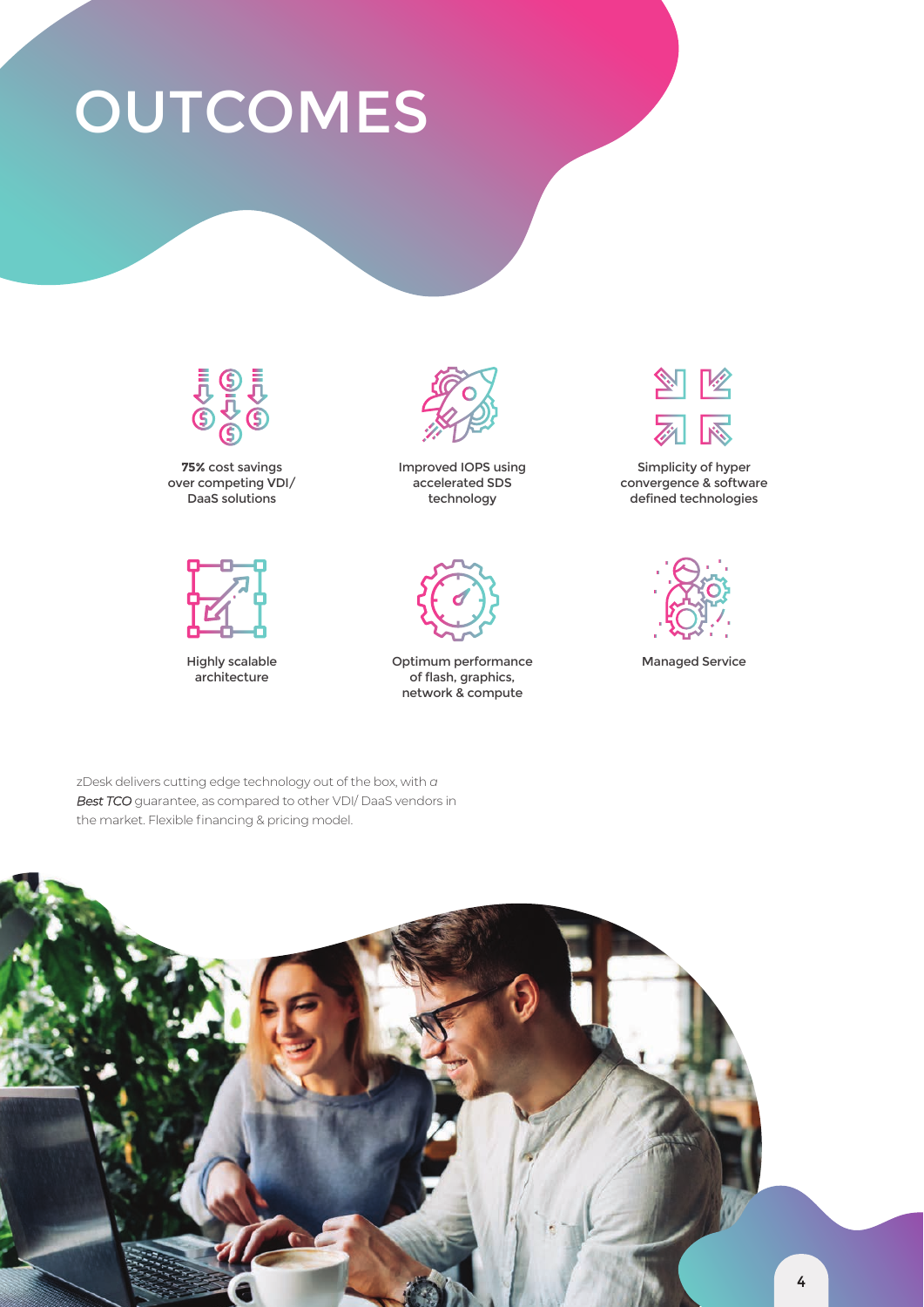### 120+ YEAR OLD, LARGEST VOLUNTARY, NOT-FOR-PROFIT HEALTHCARE ORGANIZATION **CASE STUDY 1**

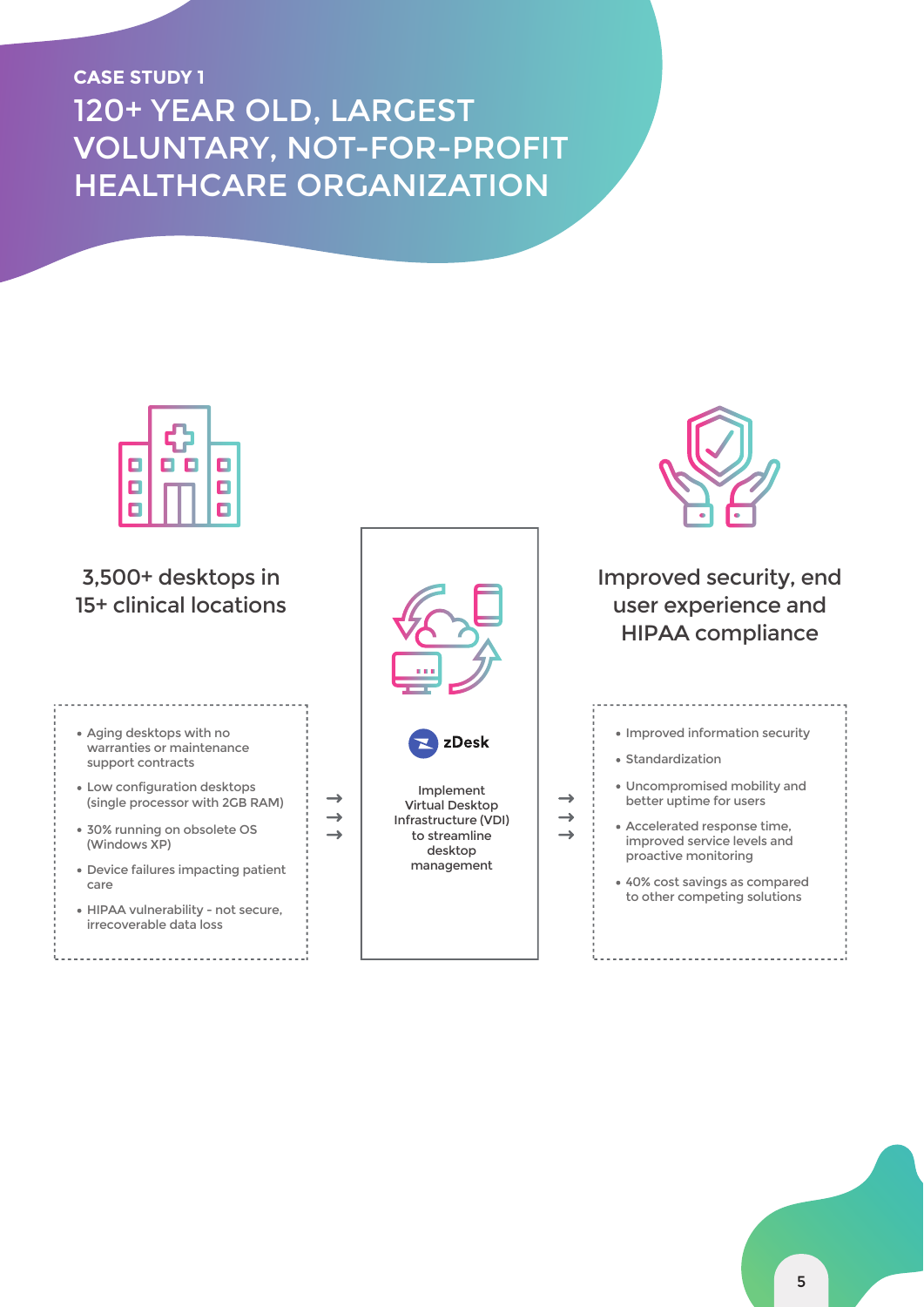## LEADING HEALTHCARE ANALYTICS AND SUPPLY CHAIN PROVIDER **CASE STUDY 2**

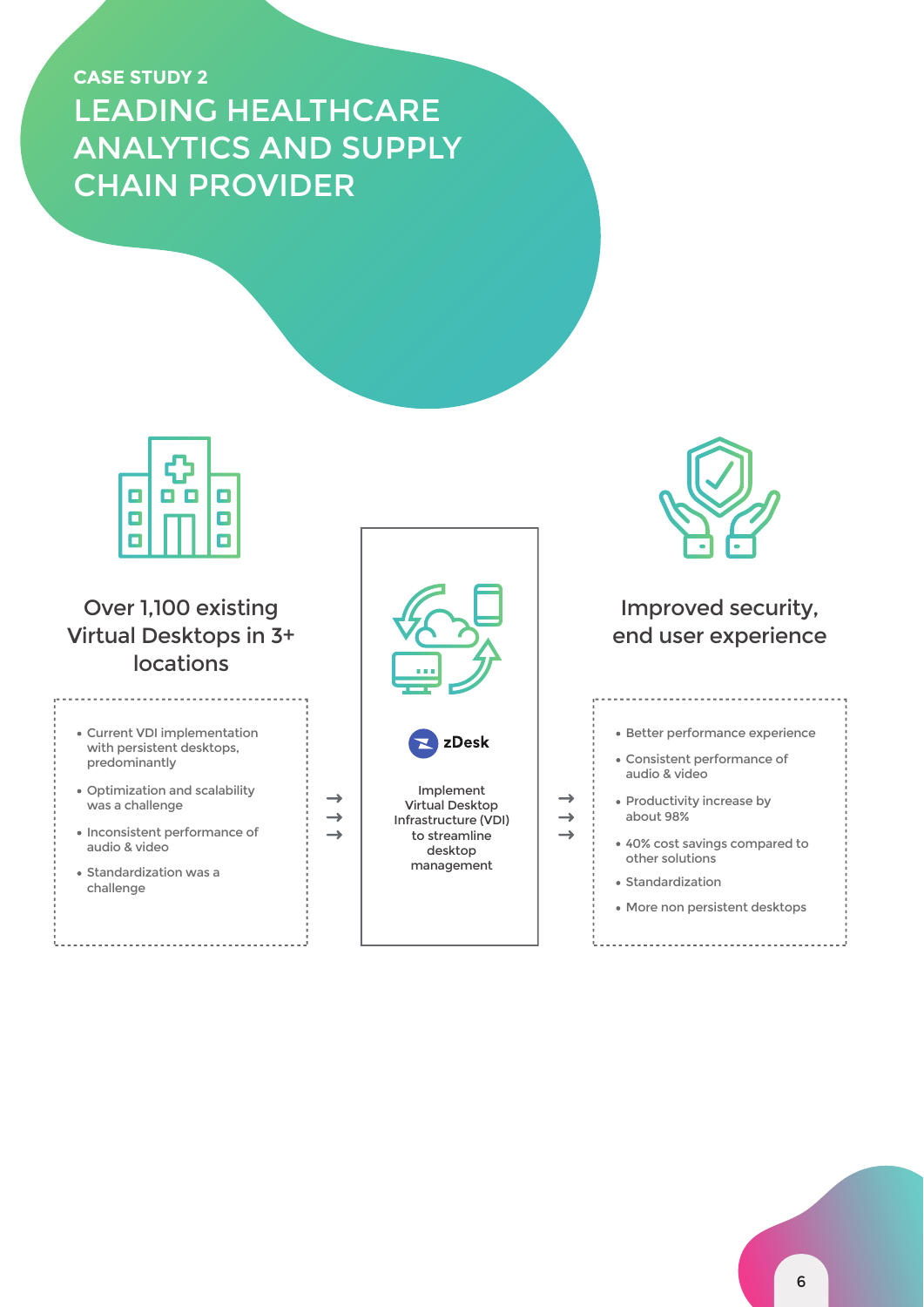## TESTIMONIALS CUSTOMER LARGE HOSPITAL IN NY

#### zDesk VDI Solution is Simple, Scalable and easy to use for our doctors and other medical staff as well as easy to manage for our IT team. In addition the implementation helped us achieve the objective set forth of improved performance and significant savings in the cost of our operations.

 $\bullet\bullet$ 

66

- Chief Information Officer

### 66

zDesk VDI Solution has transformed our Provider- Patient experience by enhancing both efficiency and quality. The agility of our EMR using the VDI solution has helped clinicians and other care providers to spend more time engaging patients clearly improving patient satisfaction and productivity

99 - Chief, Chairman - Department of Medicine

zDesk VDI solution has changed the way clinicians interact with the systems and the patients. The VDI system literally follows our clinicians allowing to retrieve their session anytime without the need to logoff which saves critical time and help in providing speedy care to patient. The system is fast, secure, customized for different users and eliminates the need for multiple different passwords All in all, the new desktops have made life simpler and more efficient for dental professionals to provide the right care needed for our patients

66

### 99

- Director of Clinics

Migrating end user virtual desktops from traditional VDI to zDesk VDI solution was a very successful transition. The platform is much faster, driving increased business agility, end-user productivity and satisfaction as the users can perform their tasks efficiently. zDesk VDI Platform as a whole, provides Premier with higher security, data protections and 20+% in savings through CAPEX/OPEX reduction. Our Premier member hospitals, as well as hundreds of offshore resources have also experienced higher levels of user experience as a result.

66

#### 99

- Vice President - Corporate IT Services